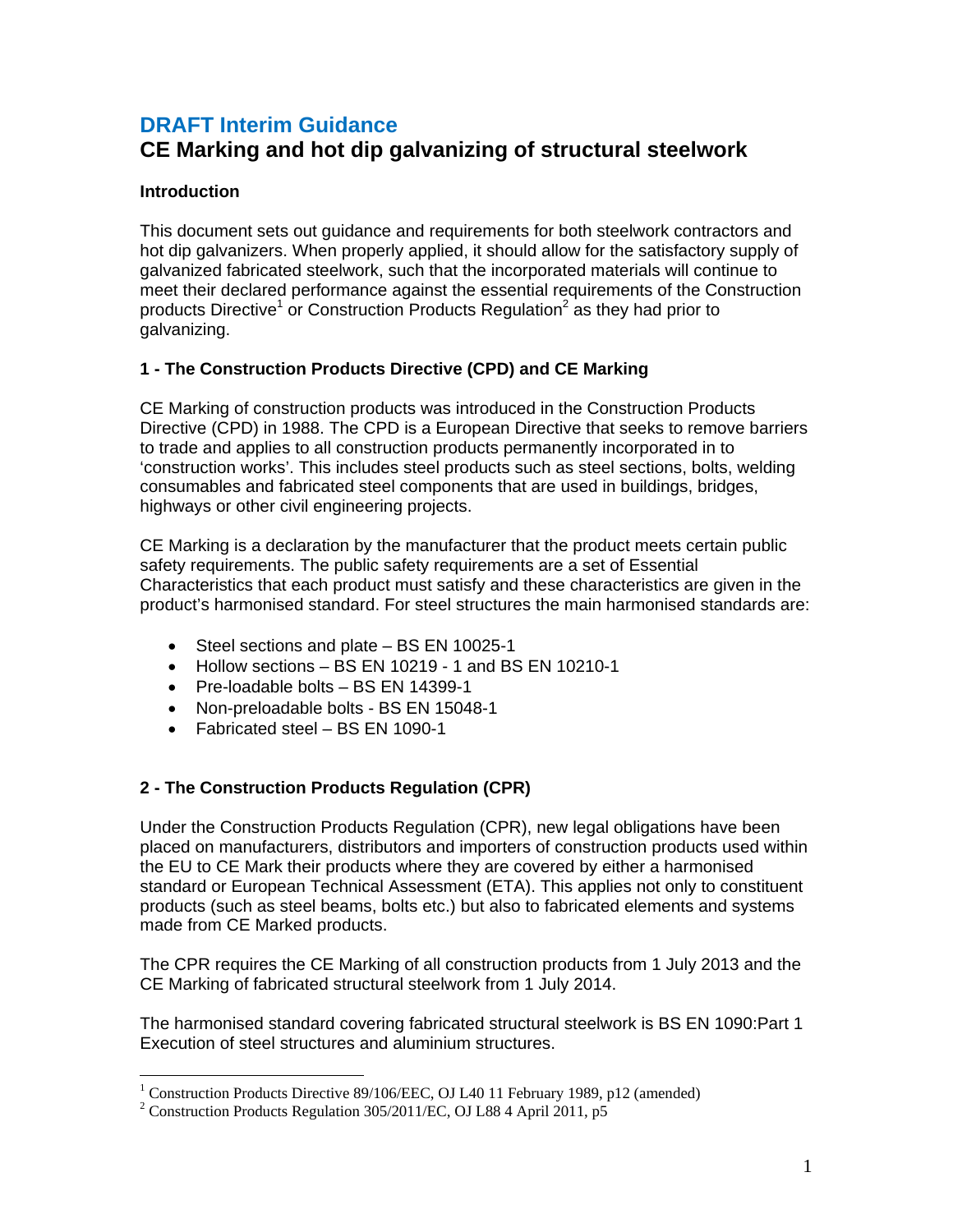Part 1 of EN 1090 is the Requirements for Conformity Assessment of Structural Components. It describes how manufacturers can demonstrate that the components they produce meet the declared performance characteristics (the structural characteristics which make them fit for their particular use and function).

Part 2 of EN 1090 is the Technical Requirements for Steel Structures. It specifies the requirements for the execution of steel structures to ensure adequate levels of mechanical resistance and stability, serviceability and durability. It determines the performance characteristics for components that the manufacturer must achieve and declare through the requirements of Part 1.

#### **3 - CE Marking of Structural Steelwork**

 $\overline{a}$ 

Because steel components are "safety critical", CE Marking is not allowed unless the Factory Production Control (FPC) system under which they are produced has been assessed by a suitable notified body that has been approved by the United Kingdom Accreditation Service (UKAS) or similar national accreditation organization. Having provided a suitable system of production at the steel manufacturers' works and at the steelwork contractors' works, it is important that subsequent operations applied to the steel fabrications do not undermine the essential characteristics of the work.

#### **4 - Implications for steelwork contractors and for galvanizers**

Galvanizers processing CE Marked fabricated steelwork may have their own quality control system that has been assessed by a suitable notified body that has been approved to the European Commission or they may fall under the FPC system operated by another party, e.g. the steelwork contractor. A system must be in place that demonstrates that the processing is adequately controlled in order to avoid undermining the declared performance of the CE Marked fabrication.

Below is a check list of characteristics that should be agreed or declared (monitored and checked for compliance) to ensure the continued status of the hot dip galvanized CE Marked fabricated steelwork.

#### A - Information to be supplied by the steelwork contractor to the galvanizer

The component specification and supporting documentation should provide the galvanizer with the following information for the materials used in the fabrications being sent for processing (see checklist in Annex A);

1. Confirmation that the work being sent for galvanizing complies with the European standard for Execution of steel structures<sup>3</sup> including for example the contents of the National Structural Steelwork Specification (NSSS)  $5<sup>th</sup>$  edition<sup>4</sup> or similar national specification.

 $3$  EN 1090-2 : 2008 + a1 : 2011 Execution of steel structures and aluminum structures – Part 2 – Technical requirements for steel structures

<sup>&</sup>lt;sup>4</sup> The National Structural Steelwork Specification for Building Construction –  $5<sup>th</sup>$  Edition – CE Marking version, BCSA Publication No. 52/10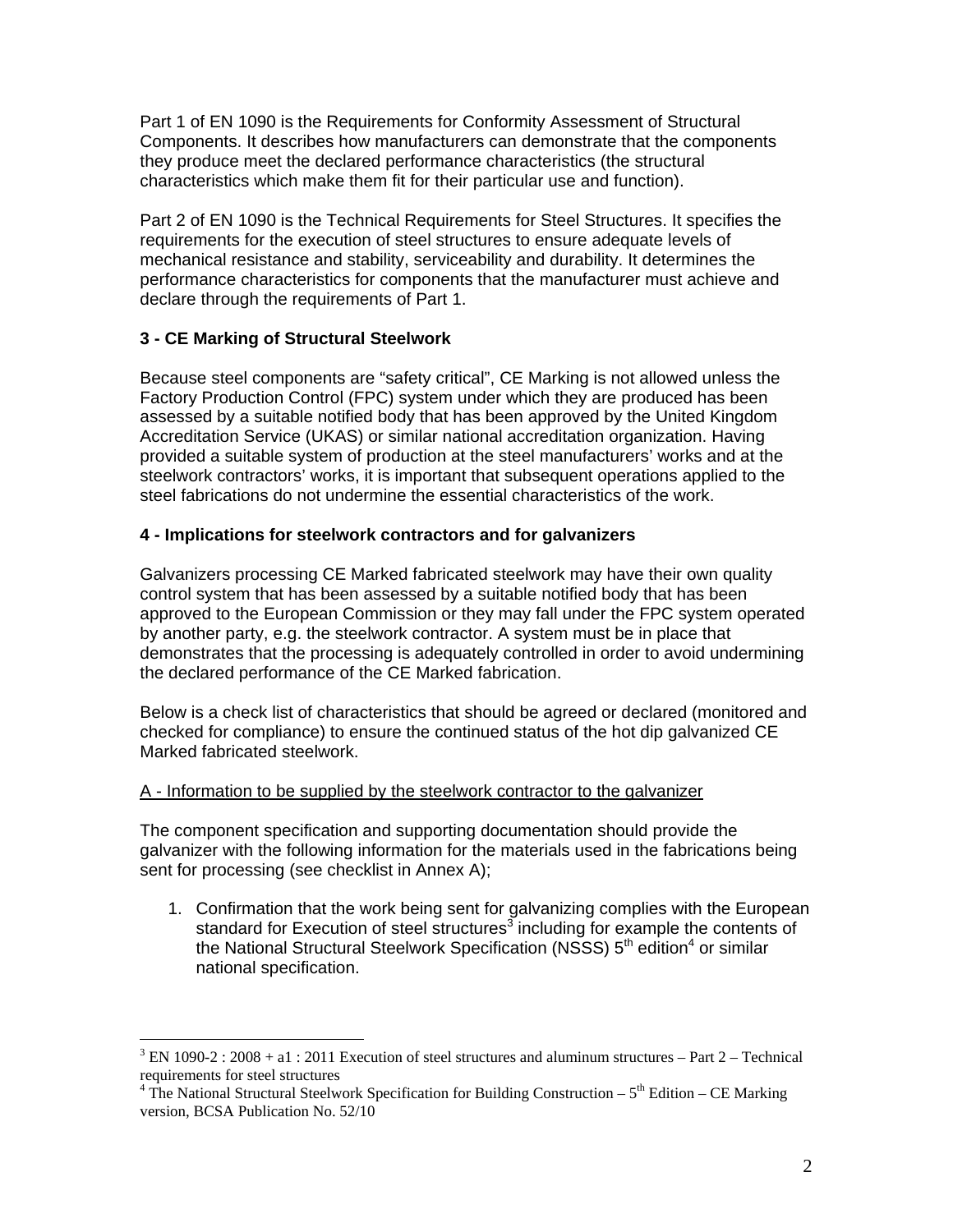2. The composition and properties of the steel that might affect the hot dip galvanizing of the work, including the specification for the steel supply (e.g. EN 10025-2), the grade (e.g. S 275), the sub-grade (e.g. J2) and carbon equivalent value (CEV) for the material relevant to the execution class for the material.

NOTE The National Structural Steelwork Specification (NSSS) calls for provision of a test certificate type 3.1, i.e. specific to the material.

3. The presence of flame-cut, laser-cut or plasma-cut surfaces on the work and where such surfaces have been introduced into the article, confirmation that such surfaces, together with re-entrant corners, copes and notches, have been ground to remove hardened surfaces and rounded off with a minimum radius of 5mm.

NOTE – It is essential that contours in the fabricated steelwork are smooth and that notch effects are avoided. Over-cutting and weld filling of over-cut areas should also be avoided.

- 4. Indication of significant surfaces (e.g. identification of the surfaces of the component by drawings or the provision of suitably marked samples within which any tests for compliance against the galvanizing supply standard should be taken).
- 5. A drawing or other means of identification where surface unevenness would make the coated article unacceptable for its intended use (e.g. a build up of zinc on mating surfaces).
- 6. The steelwork contractor shall confirm with the galvanizer that the number, position and arrangements of vent holes introduced into the components are adequate for satisfactory processing of the work. Details of requirements for sealing after galvanizing shall also be agreed.
- 7. An indication of the presence of internally vented enclosed cavities and written confirmation that these cavities have been subject to adequate venting to allow safe and satisfactory processing of the work.
- 8. A sample or other means of showing the required surface finish of the hot dip galvanized component (e.g. where subsequent linishing might be required).
- 9. Requirements for special pre-treatments (e.g. grit blasting, shot blasting of the work prior to galvanizing or masking of specific areas of the component).
- 10. Requirements for special coating thicknesses (e.g. minimum average coating thicknesses that are different from EN ISO 1461 or other agreed supply specification).
- 11. The need for or acceptability of a centrifuged coating and associated coating thickness requirements (e.g. for smaller components such as fasteners).
- 12. Requirements for any after treatments or subsequent coating of the processed work (e.g. passivation treatments, painting or powder coating of the hot dip galvanized components).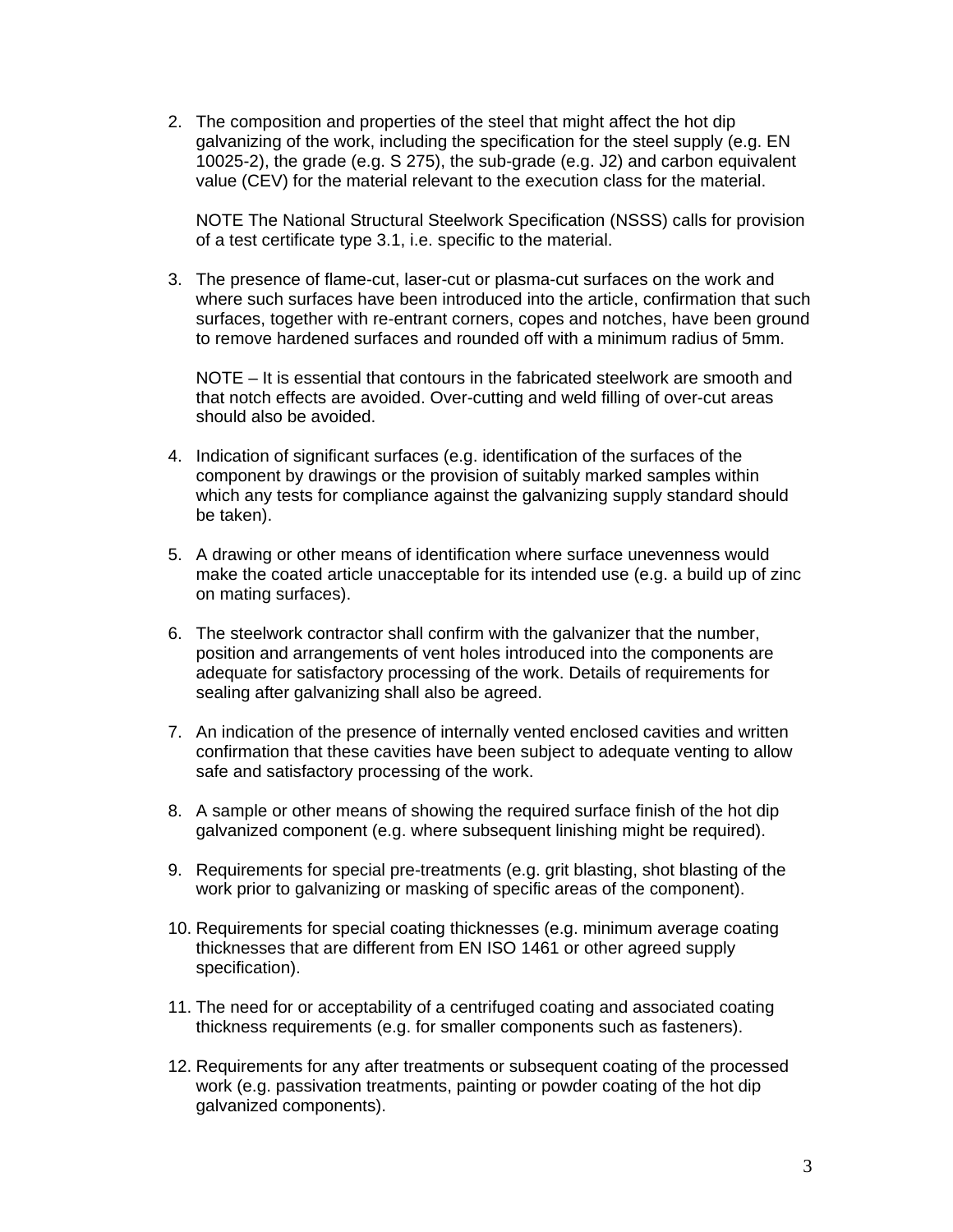13. Details of the inspection arrangements (e.g. specific areas on the components for increased level of inspection, inspection type and technique to be applied and responsibility for inspection testing).

#### B – Actions by the galvanizer

 $\overline{a}$ 

 It is essential that communication between the steelwork contractor and the chosen galvanizer is satisfactory prior to and during the lifetime of the completion of the work programme. Assuming all actions in clause 4.A have been completed, the galvanizer can contribute to the successful completion of the work by taking the following actions. See checklist in Annex B.

1. The galvanizer shall have in place a quality management system to ISO 9001: 2008 or equivalent and comply with the requirements set out below.

NOTE – It is recommended that the galvanizer be a member of Galvanizers Association.

- 2. Galvanizing procedure. Unless otherwise agreed, the work sent for galvanizing shall be processed to conform to the requirements of EN ISO 1461: 2009.
- 3. Zinc melt composition in the galvanizing bath. The composition of the zinc melt in the galvanizing bath shall be in accordance with EN ISO 1461, or other agreed specification.

NOTE – The National Structural Steelwork Specification (NSSS) sets out a default additional zinc melt control: Tin  $(Sn) < 0.1\%$  and Lead (Pb) + 10. Bismuth (Bi) < 1.5% unless otherwise agreed.

 The zinc melt shall be regularly assessed for composition and records retained for future reference (for a period of ten years).

4. Post-galvanizing inspection. All galvanized articles shall be subject to postgalvanizing inspection level PGI-1 (in accordance with the NSSS Table 10.1) unless otherwise agreed. The results of all post-galvanizing inspection shall be recorded. If evidence of cracking of articles is found, affected articles shall be quarantined and the customer alerted. Similar articles that have been galvanized shall also be subject to quarantine. Similar articles that have not yet been galvanized shall not be further processed until authorisation has been granted by the steelwork contractor. Photographic records of any cracking events shall be made and retained for future reference. Unless otherwise agreed, inspection regime PGI-3 shall be implemented in order to identify the scope and origin of the cracking incident. The personnel carrying out the inspection must be suitably qualified and as a minimum must have successfully completed the GA / BCSA Post-galvanizing Inspector's course<sup>5</sup>.

 $5$  GA / BCSA Post-galvanizing inspectors course – successful candidates certificated by GA & BCSA for period of three years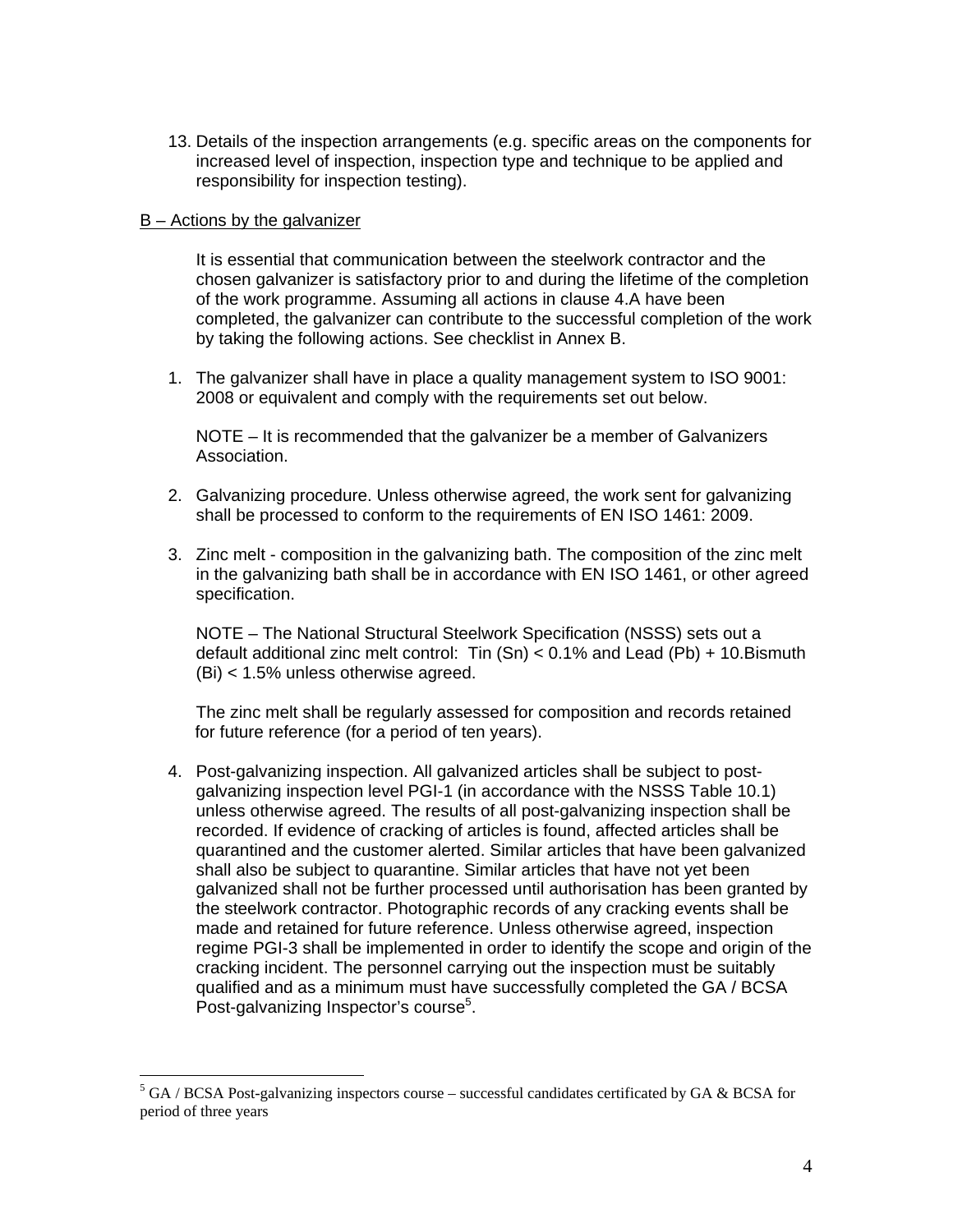NOTE – Delegates passing the GA / BCSA Post-galvanizing Inspectors Course are awarded a certificate, which is valid for a period of three years, and which should be made available for review upon request.

5. Traceability of work. A suitable marking system, identifiable after galvanizing (if applied directly to the work), shall be agreed with the steel contractor prior to the work being processed.

NOTE – The execution class for the work will set out the detailed requirements for traceability for relevant components – see clause 5.2 of EN 1090-2

6. Tolerances on work. The work sent for galvanizing shall incorporate the principles of design and fabrication set out in EN ISO 14713-2 $<sup>6</sup>$ . The work shall</sup> be visually assessed for signs of distortion and any distortion that is identified shall be reported to the steelwork contractor.

NOTE - Distortion, should it occur, is however, not the responsibility of the galvanizer unless the distortion has been produced as a result of faulty processing.

7. Reaction to fire. Hot dip galvanized steel components fall within Class A1 of the European classification with respect to reaction to fire<sup>7</sup>. Declaration shall be maintained as 'Material Classified: A1'.

NOTE – Commission decision states that coating iron or steel with a zinc (galvanized) coating shall be considered as Class A1.

8. Release of dangerous substances. There are currently no national legislative requirements to test construction products for release of dangerous substances under the CPD / CPR. Tests are under development for reference by product technical committee's developing standards for construction products where such tests are required but these specifically preclude application to metals and metallic coatings. Declaration shall be maintained as 'no performance declared' (NPD).

NOTE – The hazards and risks associated with the use of chemicals relevant to the supply of hot dip galvanized structural steelwork to the market is controlled by the Registration, Evaluation, Authorization and restriction of Chemicals Regulations (REACH).

9. Radioactivity. Five isotopes of zinc are stable; two have half lives of just over 240 days and just over 46 hours respectively. Nineteen others are know; all have half lives of less than an hour and some less than a second. For all practical purposes zinc is not radioactive. Declaration shall be maintained as 'no performance declared' (NPD).

 $\overline{a}$ 

 $6$  EN ISO 14713 – 2 : 2009 Guidelines and recommendations for the protection against corrosion of iron and steel in structures – Zinc coatings – Part  $2$  – Hot dip galvanizing

<sup>7</sup> Commission decision 1996D0603 12.06.2003 amended by 2000/605/EC 26.09.2000 and 2003/424/EC 06.06.2003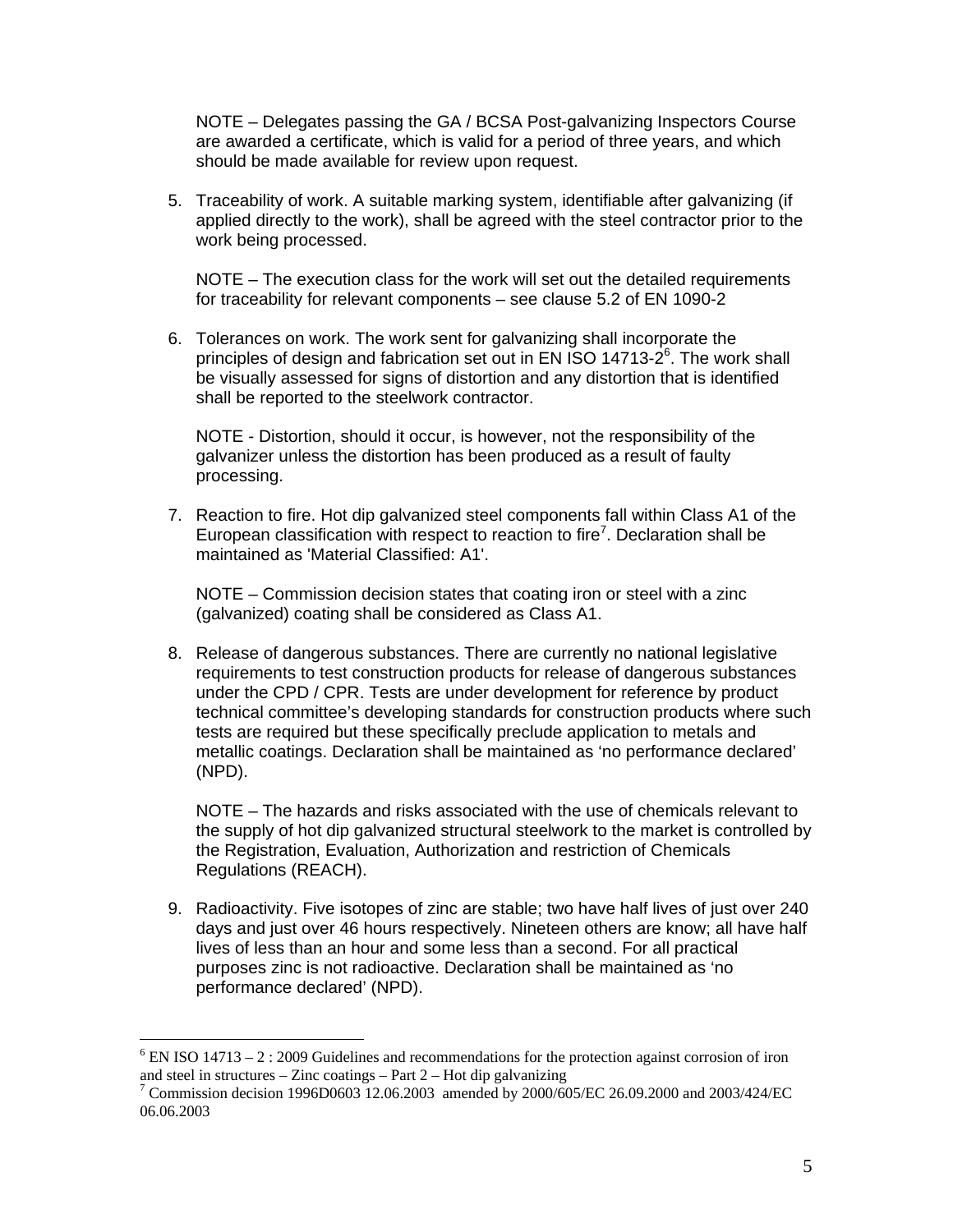- 10. Durability. The durability of the coated article is dependent upon the environment into which it is exposed. The performance of galvanized coated articles in a range of environments is given in EN ISO 14713-1 $^8$ . The declaration shall be 'Galvanized to EN ISO 1461: 2009 (*or otherwise agreed specification*) + minimum average coating thickness of 't' microns'.
- 11. Records. Records related to the processing of the work shall be retained for future reference for a period of not less than ten years.
- 12. Safety. The relevant COSHH information shall be provided for the hot dip galvanized component upon request.

#### **5 - Summary**

By following the above requirements, it shall be possible for (previously CE Marked) fabricated articles supplied by steelwork contractors for hot dip galvanizing to be processed satisfactorily through the galvanizers' works while avoiding any adverse effects on the ability of the article to meet the essential requirements of the supply specification / CPD / CPR as declared.

#### **6 – Further information**

Further information can be found by contacting the following;

- Galvanizers Association (GA), 56 Victoria Road, Sutton Coldfield, West Midlands B72 1SY. Tele 0121 355 8838, fax 0121 355 8727, e-mail ga@hdg.org.uk, web www.galvanizing.org.uk.
- British Constructional Steelwork Association (BCSA), 4 Whitehall Court, Westminster, London SW1A 2ES. Tele 0207 839 8566, fax 0207 976 1634, e-mail postroom@steelconstruction.org, web www.steelconstruction.org.

#### **GALVANIZERS ASSOCIATION MAY 2013**

 $\overline{a}$ 

 $8$  EN ISO 14713 – 1 : 2009 Guidelines and recommendations for the protection against corrosion of iron and steel in structures – Zinc coatings – Part 1 – General principles of design and corrosion resistance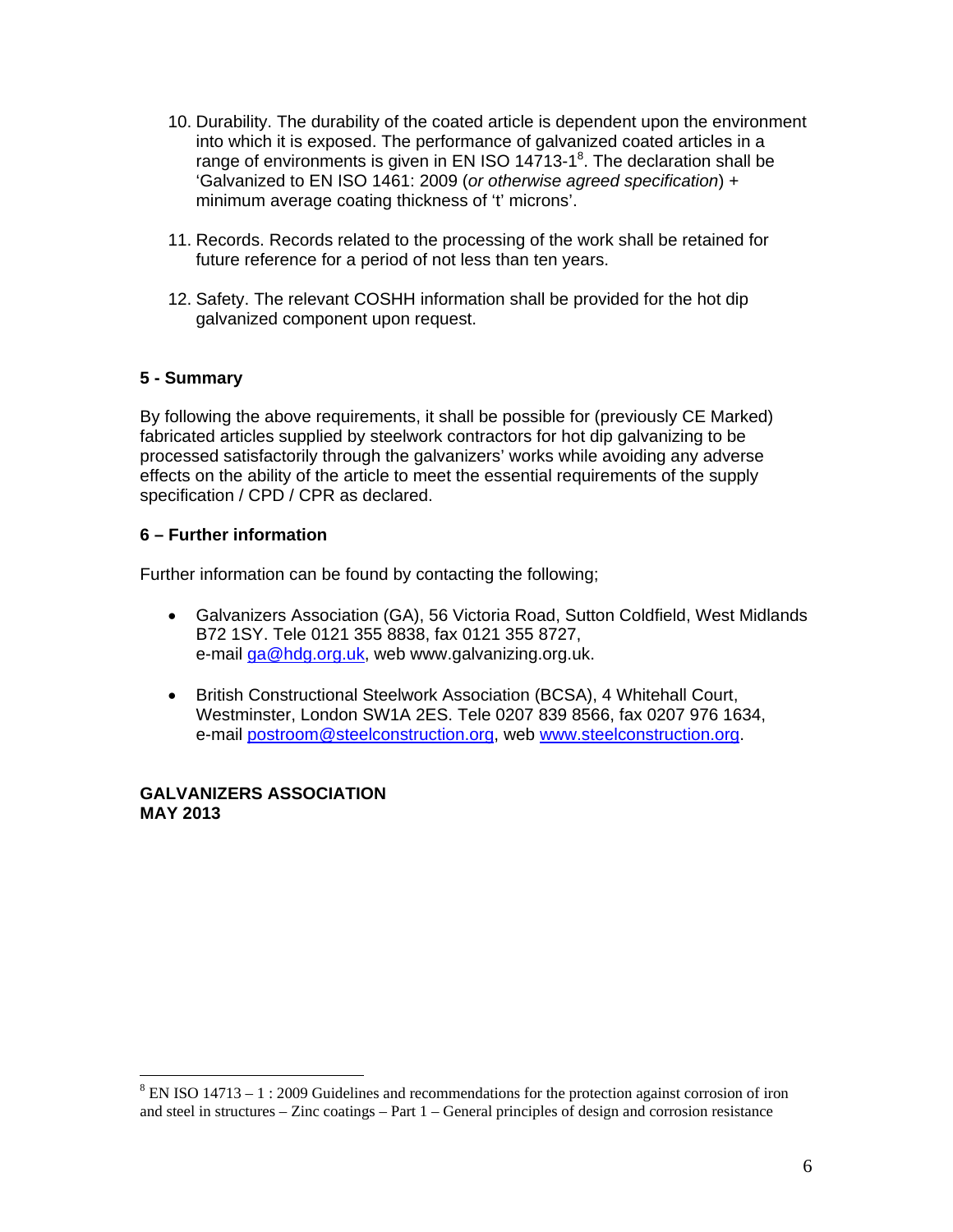# **Annex A ⋅ Steel Contractor's Checklist** (tick □ when completed)

| Components comply with EN 1090-2 and<br>national specification, e.g. NSSS                                                                                                             |              |
|---------------------------------------------------------------------------------------------------------------------------------------------------------------------------------------|--------------|
| Information on steel specification, steel<br>grade, steel sub-grade and CEV provided<br>relevant to execution class                                                                   | П            |
| Presence of flame cut, laser cut or plasma<br>surface identified and hardened surfaces<br>removed plus rounded to 5mm minimum                                                         | П            |
| Significant surfaces identified                                                                                                                                                       | П            |
| Critical areas for avoidance of surface<br>unevenness identified                                                                                                                      | П            |
| Venting arrangements confirmed<br>satisfactory                                                                                                                                        | П            |
| Confirmation that if internal cavities are<br>present they have been satisfactorily<br>vented                                                                                         | П            |
| Agreements on special pre-treatments<br>made                                                                                                                                          | П            |
| Agreements on special coating thickness<br>requirements made                                                                                                                          | П            |
| Acceptability of centrifuged coatings<br>indicated                                                                                                                                    | $\mathbf{L}$ |
| Agreements made on requirements for<br>post-galvanizing treatments made                                                                                                               | П            |
| Details of inspection requirements<br>provided, including particular areas for<br>increased inspection, inspection type and<br>technique and responsibility for inspection<br>testing | П            |